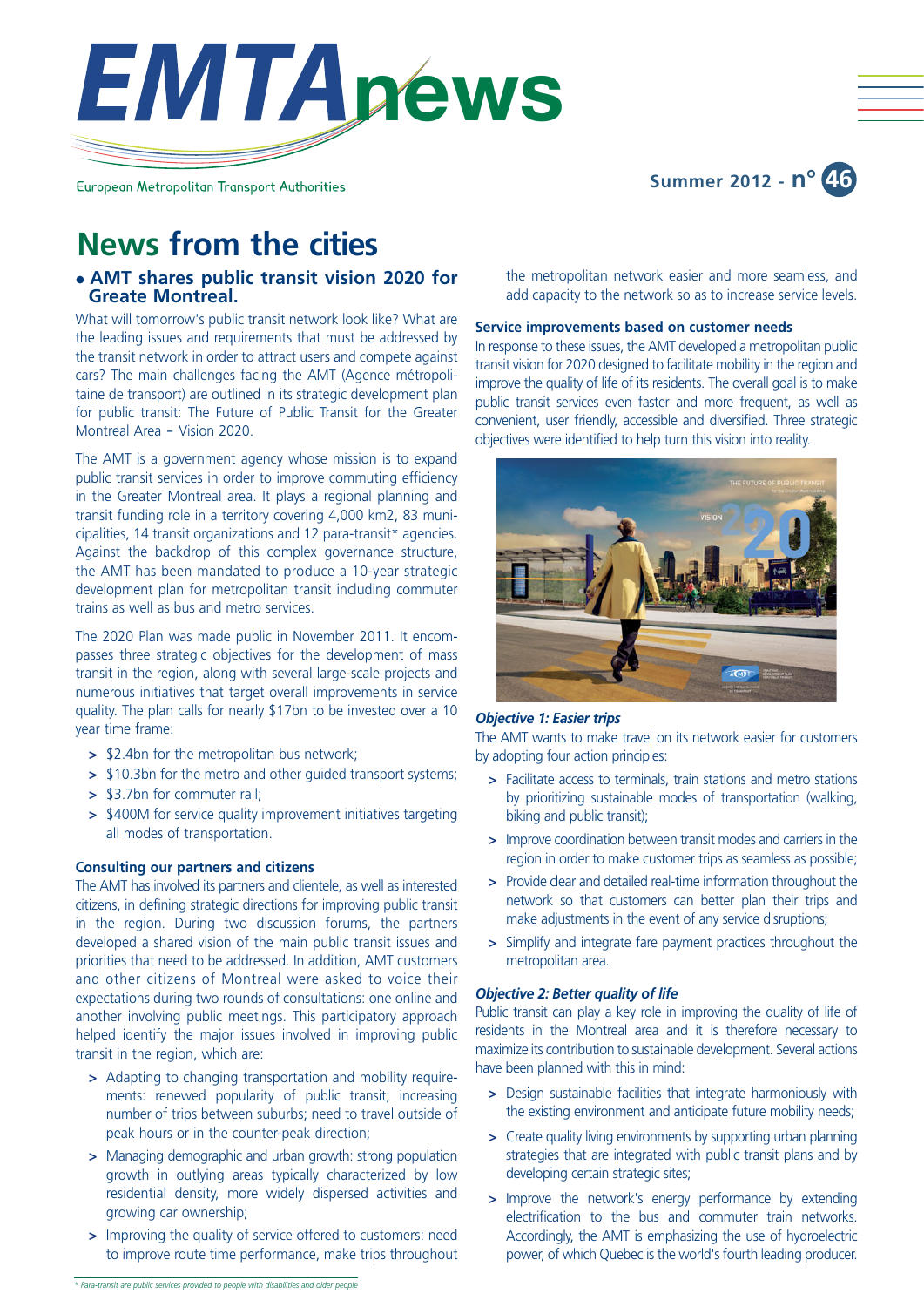## *Objective 3: A rapid, multi-modal metropolitan transit network*

Customers appreciate fast and frequent transit services that offer an effective alternative to the automobile. A rapid, high-frequency multi-modal metropolitan transit network is therefore required to meet these expectations. Large-scale projects and quality improvement initiatives have been planned for each mode of transportation:

- **>** Metro: Extend three of the four existing metro lines; add system capacity to increase service levels by acquiring new rolling stock and planning rapid transit links for some major transportation corridors (for example, by adding light rail transit, or LRT);
- **>** Commuter trains: Improve service quality in the existing network by installing passenger-dedicated tracks, creating express trains and enhancing service in the counter-peak direction and during off-peak hours;
- **>** Metropolitan bus network: Improve its performance by completing the reserved bus lane network, by increasing the use of preferential measures and by implementing bus rapid transit (BRT) services.

## **Ambitious but realistic targets**

Progress and performance with respect to the 2020 Plan will be measured based on three types of targets: seamlessness of customer trips in the network; increased use of sustainable mobility in the network; and deployment of the metropolitan network.

By 2020, customer trips throughout the network will be faster, easier and more seamless.



By 2020, public transit users will be more numerous and more likely to use active and public forms of transportation to get to their station.



By 2020, a larger percentage of the region's population will have access to a rapid public transit service within reasonable distance of their homes.



Contact: Mélanie Nadeau **MN@amt.qc.ca** The 2020 Plan is available in PDF format at: **http://plan2020.amt.qc.ca/Accueil**

## **.** Ouicker, Smarter, Smoother buses for South **Yorkshire.**

South Yorkshire Passenger Transport Executive (SYPTE) has been awarded millions of pounds to make buses quicker, smarter and smoother.

The Government has announced that it is to award SYPTE £4.91 million from the Better Bus Area Fund to make buses quicker through new bus priority measures, smarter through multioperator smartcards and smoother due to improved traffic flows.

The funding will be targeted on the main employment areas in South Yorkshire and aims to significantly improve access to jobs and services. It should also allow for 1,225,000 more bus passenger trips a year and save 756 tonnnes of carbon as a result of reduced boarding times for all bus users in South Yorkshire. As well as £4.91m from the Department for Transport the bid will pull in another £7.3m in local contributions.

The scheme has been developed in partnership with bus operators to provide a network that enables existing and new passengers to benefit from the employment opportunities of the Sheffield City Region (SCR).

Research has shown that without investment traffic in South Yorkshire will see significant delays in the years to come. Investment will be targeted towards smart, multi-operator tickets. These will provide more cost effective travel for young people looking to access work or training. Bus journeys on the most important arterial and business routes will be faster and more reliable through infrastructure improvements. These will help improve the efficiency of the network and increase economic productivity. And the network will be managed and enforced to improve journey speeds and efficiency at traffic bottlenecks.

Also SYPTE, in partnership with Jobcentre Plus, will directly help 2,250 young people into work and training by providing a public transport smartcard allowing free travel for up to three months. After that the smartcard would allow the holder to pay for their tickets to access work by bus in the long term.

Amongst the works planned are highway improvements along Ecclesall Road in Sheffield to speed up bus journeys by relieving bottlenecks at Moore Street Roundabout, Hunters Bar and Bents Green to reduce bus delays by introducing bus pre-signals to junctions and preventing vehicles queuing onto a key roundabout.

Smart management technology will be used to control traffic signals and give priority to buses to minimise the delays experienced along the route. And there will be bus stop clearways, raised kerbs and tactile paving at 30 stops along the corridor including 10 new bus shelters with Real Time Information displays at key stops.

Further improvements will be made along the Sheffield to Halfway (Optio Orange route). This will see bus lanes at three pinch points at Granville Road, Mansfield Road/Manor Top and City Road/Spring lane to reduce bus delays.

Work will also be carried out on Rotherham Thrybergh, Woodfield Way, Barnsley Town Centre, and Sheffield key commuter routes.

David Brown, SYPTE Director General, said: "We are delighted that our bid has been successful. The Better Bus Area Fund will help to get public transport moving more efficiently on key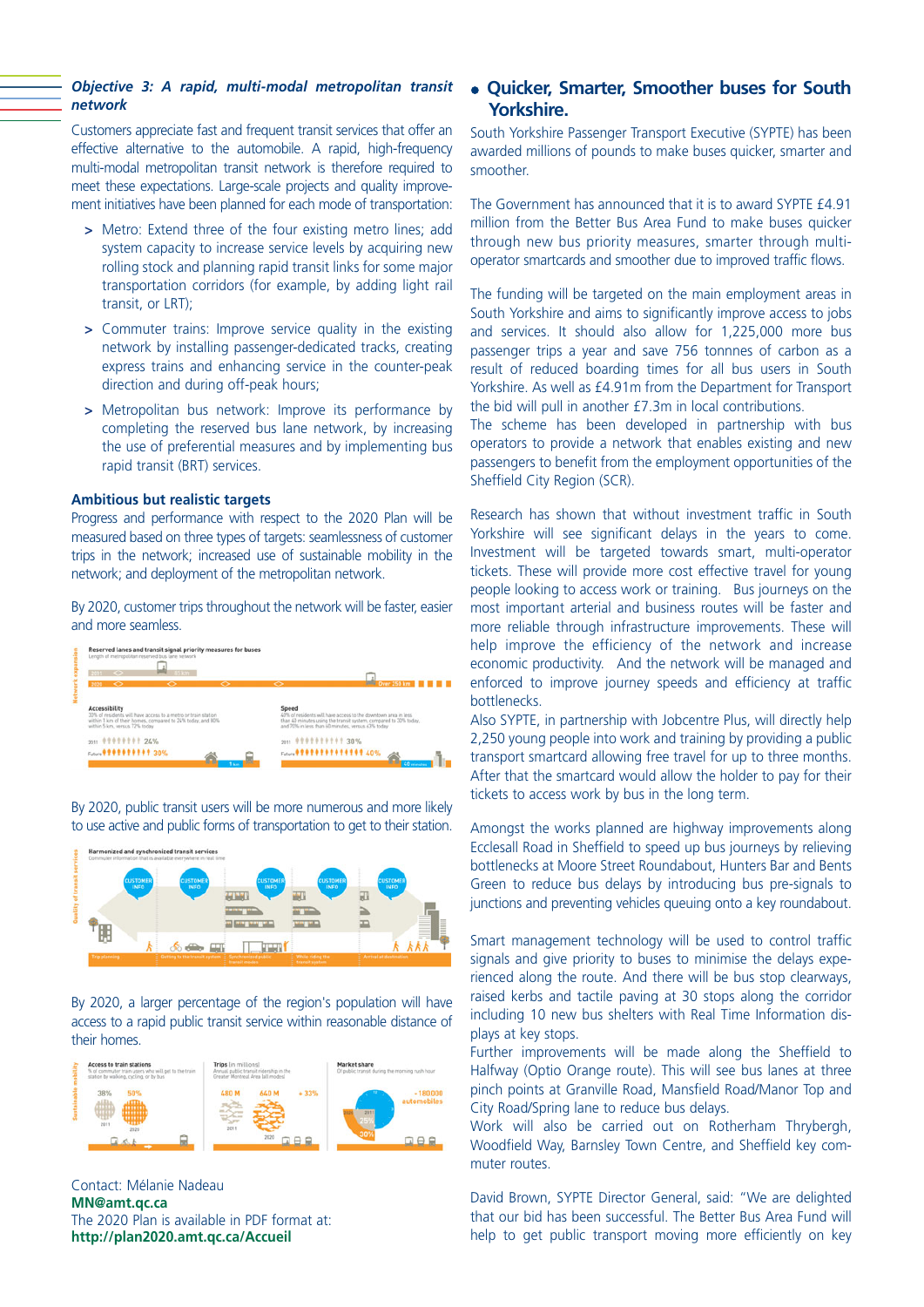corridors which support employment. That will help employees, employers and improve air quality for everyone. "It will also allow us to directly help young people with their transport costs to make sure those costs aren't a barrier to them getting into work or training."

For more information: Tony Belshaw, Senior PR Officer **tony.belshaw@sypte.co.uk**



## **Facts about public transport in South Yorkshire**

- **>** South Yorkshire Passenger Transport Executive (SYPTE) is the driving force behind the development of public transport networks in South Yorkshire.
- **>** SYPTE implements the decisions of South Yorkshire Integrated Transport Authority (SYITA), which is made up of 12 elected councillors from Barnsley, Doncaster, Rotherham and **Sheffield**

SYITA and SYPTE are members of the Travel South Yorkshire partnership. The aim of the partnership is to bring public transport together, encourage more people to use it, make it easier to understand and deliver new, innovative public transport products and services. All the transport operators in the county are also members of the Travel South Yorkshire partnership.

For more information visit: **www.travelsouthyorkshire.com**

## **• Pass Navigo second generation**

Early this year, Sophie Mougard General Director of STIF and Jean-Paul Huchon President of Region Ile de France along with designer Philippe Starck presented the second generation of the smart card pass 'NAVIGO'.

The pass NAVIGO has been in use since ten years, today it represents the key for mobility for nearly six million commuters in Ile de France Region.

To accompany the upgrade to NFC technology of the smartcard and mobile phones, pass 'NAVIGO' enjoyed a new design from the well known designer Philippe Starck who graciously volunteered for the work "[…] when STIF asked me, I didn't hesitate to accept. To me being a citizen means also that talents of individuals be requested to serve the community $1$  says Philippe Starck. In fact designer Starck project was to raise the prestige of this ordinary object of daily use although not trivial so that citizens living in the Region Ile de France so called Franciliens "be proud of their card [pass Navigo] as well as of the value of common interest that [public] transport enshrines".

The Franciliens are continuously exposed to the branding of the public transport system, be it on the vehicles, at bus stops, at metro stations, on the network maps and therefore very familiar with the pass 'NAVIGO'. It is the responsibility of STIF to bring consistency in the branding activity at regional level, making sure whatever the place in Ile de France the signals are the same and belong to the transport network system of the region.

The second generation pass 'NAVIGO' based on ISO 14443 type B technology (as opposed to type B' in the first generation) compatible with NFC phones will allow a broader use of the smartcard with new applications notably to reload the pass NAVIGO from a NFC cell phone.

The second generation pass 'NAVIGO' will be introduced from 1 January 2013.



## **Key facts and figures on pass 'NAVIGO':**

- **>** one single smart card for the whole region of Ile de France (8 counties in total);
- **>** to be used on any of the different transport modes composing the network (metro, tram, bus, train and soon river services);
- **>** allows transfer from one operator to the other across the network;
- **>** gives access to complementary services (such as Velib public bike rental, Veligo secured bike parking at main train stations, Park and Ride for private cars at main train stations).

| Types of season pass                   | Number of users<br>(2010) |
|----------------------------------------|---------------------------|
| Navigo découverte* (weekly or monthly) | 1 100 000                 |
| Navigo classique (weekly or monthly)   | 3 100 000                 |
| Navigo annuel (annual)                 | 890 000                   |
| Imagine'R (annual for students)        | 780 000                   |
|                                        | 5 870 000                 |

*Navigo classique is the pass most used where owners are registered on a client file. As opposed to the Navigo découverte where there is no inscription on a client file in order to respect* privacy.

For more info: **www.stif.info** Contact: **Sebastien.mabille@stif.info**